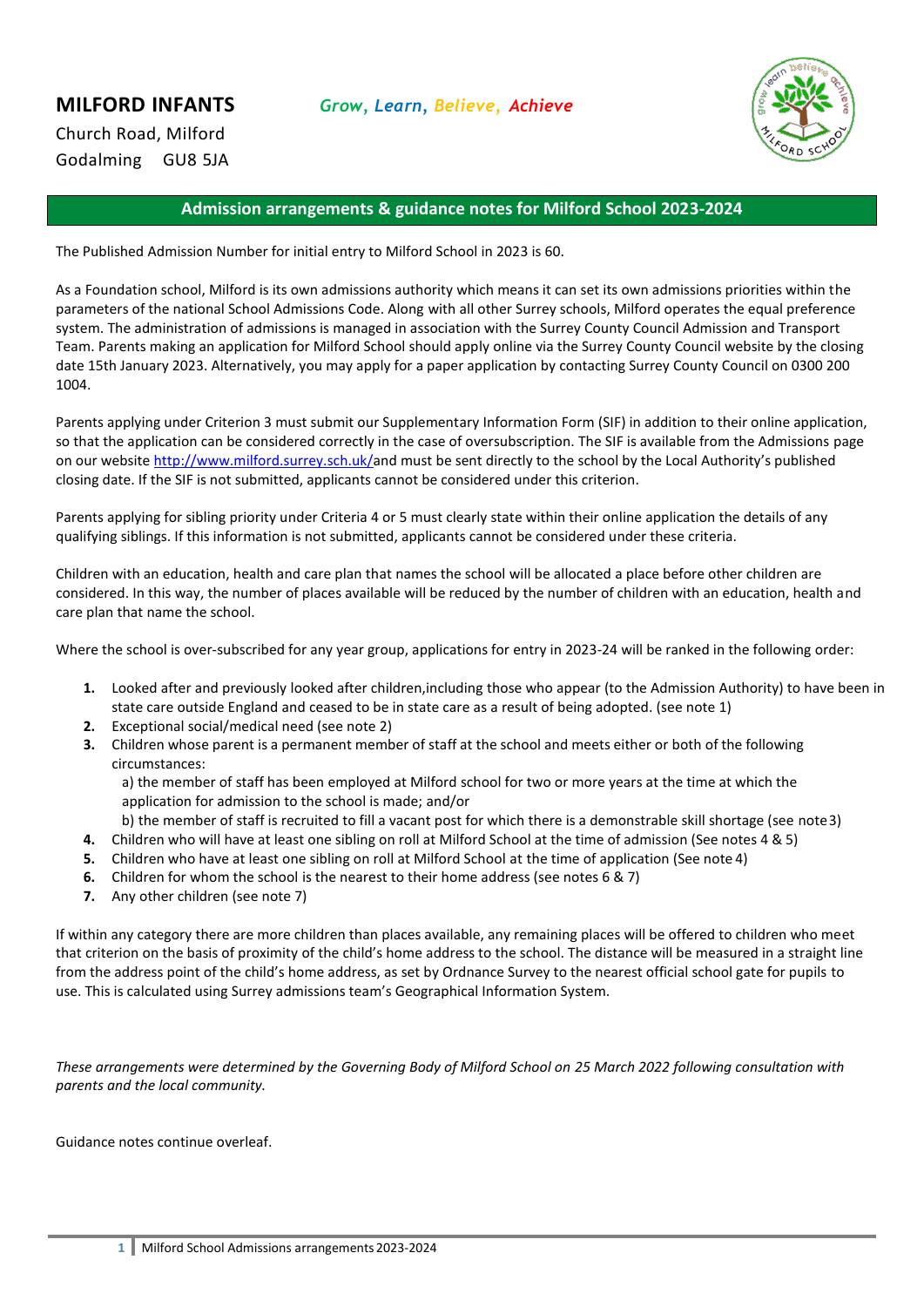### **1. Looked after and previously looked after children**

Within these admission arrangements looked after and previously looked after children will receive the top priority for a place. Looked after and previously looked after children will be considered to be:

- children who are in the care of a local authority or provided with accommodation by a local authority in accordance with Section 22 of the Children Act 1989, e.g. fostered or living in a children's home, at the time an application for a school is made;
- children who have previously been in the care of a local authority or provided with accommodation by a local authority in accordance with Section 22 of the Children Act 1989 and who have left that care through adoption, a child arrangements order (in accordance with Section 8 of the Children Act 1989 and as amended by the Children and Families Act 2014) or special guardianship order (in accordance with Section 14A of the Children Act 1989);
- children who appear (to the admissions authority) to have been in state care outside of England and ceased to be in state care as a result of being adopted. A child will be regarded as having been in state care outside of England if they were accommodated by a public authority, a religious organisation or any other provider of care whose sole purpose is to benefit society. The parent/carer will need to provide evidence to demonstrate that the child was in state care outside of England and left that care as a result of being adopted.

Places will be allocated under this criterion when places are first offered at a school and the local authority may also ask schools to admit over their published admission number at other times under this criterion.

## **2. Exceptional social/medical need**

Occasionally there will be a very small number of children for whom exceptional social or medical circumstances apply which will warrant a placement at this school. The exceptional social or medical circumstances might relate to either the child or the parent/carer. Supporting evidence from a professional is required such as a doctor and/or consultant for medical cases or a social worker, health visitor, housing officer, the police or probation officer for other social circumstances. This evidence must confirm the circumstances of the case and must set out why the child should attend this school and why no other school could meet the child's needs.

Providing evidence does not guarantee that a child will be given priority at this school and in each case a decision will be made based on the merits of the case and whether the evidence demonstrates that a placement should be made at this school above any other.

Common medical conditions and allergies can usually be supported in all mainstream schools; therefore priority under the school's exceptional medical criterion would not normally be given for these. In addition, routine child minding arrangements would not normally be considered to be an exceptional social reason for placement at this school.

Places may be allocated under this criterion when places are first offered at the school and the local authority may also ask the school to admit over its published admission number at other times under this criterion.

#### **3. Children of a member of staff**

Priority will be given to a child if their parent is a permanent member of staff at the school and meets either or both of the following circumstances:

a) the member of staff has been employed at the school for two or more years at the time at which the application for admission to the school is made; and/or

b) the member of staff is recruited to fill a vacant post for which there is a demonstrable skill shortage. For applications made as part of a normal intake, the length of employment will be considered as of the closing date for applications. For in year applications, the length of employment will be considered as of the date the application is received or the date a place becomes available, if a place is considered from the waiting list. Our **Staff Supplementary Information Form must be completed and returned to the school** by the Local Authority's published closing date. If the SIF is not submitted, applicants cannot be considered under this criterion.

# **4. Siblings**

A sibling will be considered to be a brother or sister (that is, another child of the same parents, whether living at the same address or not), a half-brother or half-sister or a step-brother or step-sister or an adoptive or foster sibling, living as part of the same family unit at the same address.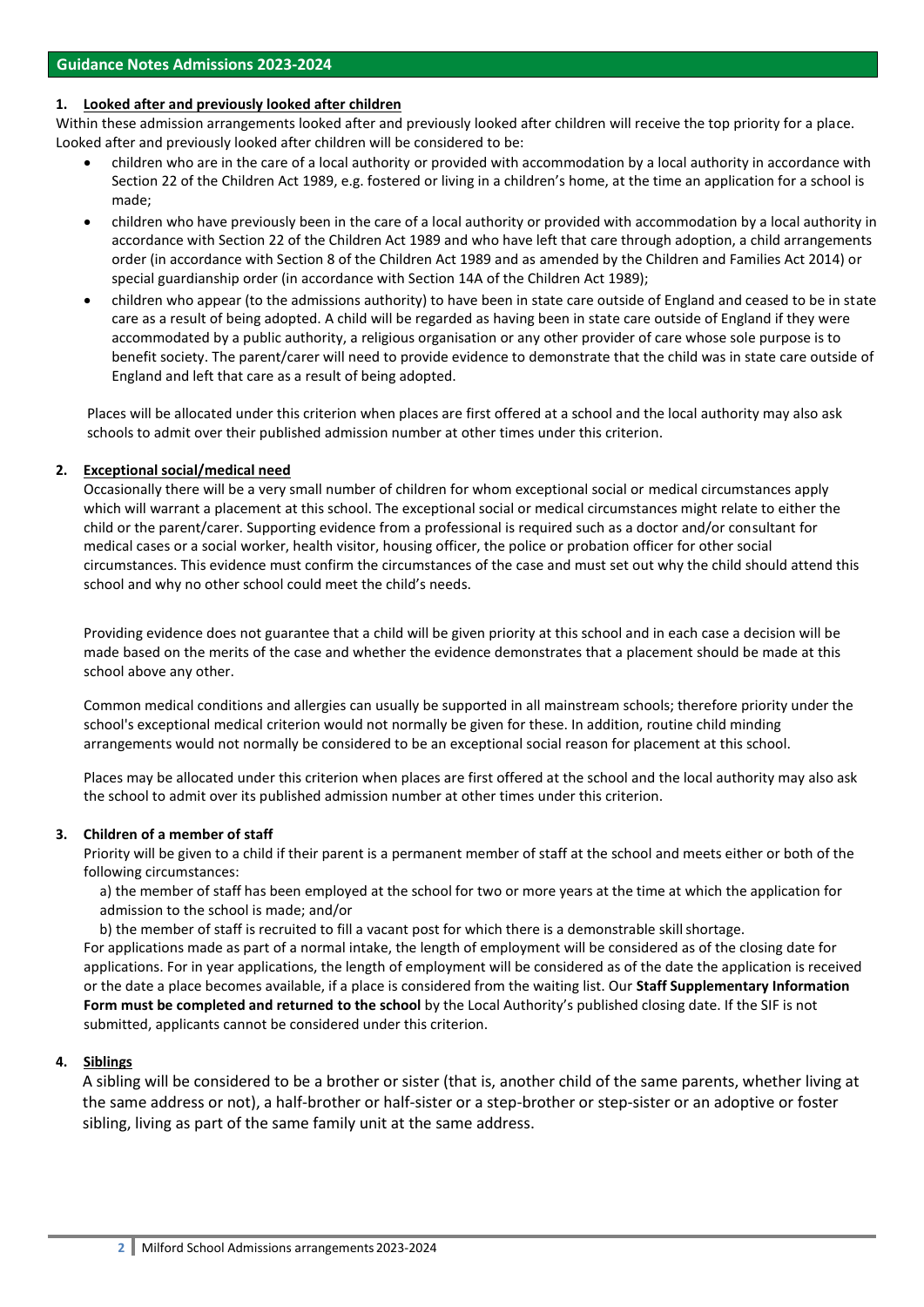# **5. Sibling on roll at time of admission**

To qualify for sibling priority 4, at least one of the siblings named on the Common Application Form (CAF) must still be on roll at Milford **at the time of admission**. For the avoidance of doubt, this means the first day of term in the September that the child starts school. If sibling priority 4 was claimed on the CAF and the sibling is no longer on roll at the time of admission, then the application will be deemed to be misleading and the Governing Body reserves the right to withdraw the offer (see *Providing false or misleading information* below). You may wish to consider whether you need to amend your application if you subsequently apply for a place elsewhere for the qualifying sibling.

## **6. Nearest school**

For the normal intake to the school, the nearest school will be defined as the school closest to the home address with a published admission number for children of the appropriate age-range, as measured by a straight line. This is calculated using Surrey admissions team's Geographical Information System. The nearest school may be inside or outside the county boundary.

Any child remaining on the waiting list after 1 September 2023 will be considered to be an application for in-year admission. After this date, when assessing nearest school, all schools with the appropriate year group will be taken in to account.

#### **7. Home address**

The child's home address excludes any business or childminder's address and must be the child's normal place of residence. It also excludes any relative's address unless the child lives at that address as their normal place of residence. Where the child is subject to a child arrangements order and that order stipulates that the child will live with one parent/carer more than the other, the address to be used will be the one where the child is expected to live for the majority of the time. For other children, the address to be used will be the address where the child lives the majority of the time. In other cases, where the child spends an equal time between their parents/carers, it will be up to the parent/carers to agree which address to use. Where a child spends their time equally between their parents/carers and they cannot agree on who should make the application, we will accept an application from the parent/carer who is registered for child benefit. If neither parentis registered for child benefit we will accept the application from the parent/carer whose address is registered with the child's current school or nursery.

We will not generally accept a temporary address if the main carer of the child still possesses a property that has previously been used as a home address, nor will we accept a temporary address if we believe it has been used solely or mainly to obtain a school place when an alternative address is still available to that child.

All distances will be measured by the computerised Geographical Information System maintained by Surrey's admissions team.

The address to be used for the initial allocation of places to Reception will be the child's home address at the closing date for application. Changes of address may be considered in accordance with Surrey's coordinated scheme if there are exceptional reasons behind the change, such as if a family has just moved to the area. The address to be used for waiting pools, after the initial allocation, will be the child's current address. Any offer of a place on the basis of address is conditional upon the child living at the appropriate address on the relevant date. Applicants have a responsibility to notify the school and Surrey County Council of any change of address.

### **8. Tie breaker**

Where two or more children share a priority for a place, e.g. where two children live equidistant from a school, random allocation will be used to determine which child should be given priority.

#### **9. Multiple Births**

The Governing Body will allow the Reception class to exceed the statutory limit if one multiple birth child has already been offered a place and the subsequent child/children are ranked consecutively.

#### **10. Waiting pools**

Where there are more children than places available, waiting pool will operate for each year group according to the oversubscription criteria for the school without regard to the date the application was received or when a child's name was added to the waiting pool.

Waiting pools for all year groups will be maintained until 31 July 2024 when they will be cancelled. Applicants who wish a child to remain in the waiting pool after this date must reapply for in-year admission.

#### **11. In-year admissions**

The following applications will be treated as in-year admissions during 2023/24:

- applications for admission to Reception which are received after 1 September 2023;
- all other applications for admission to Years 1 and 2.
- **3** Milford School Admissions arrangements 2023-2024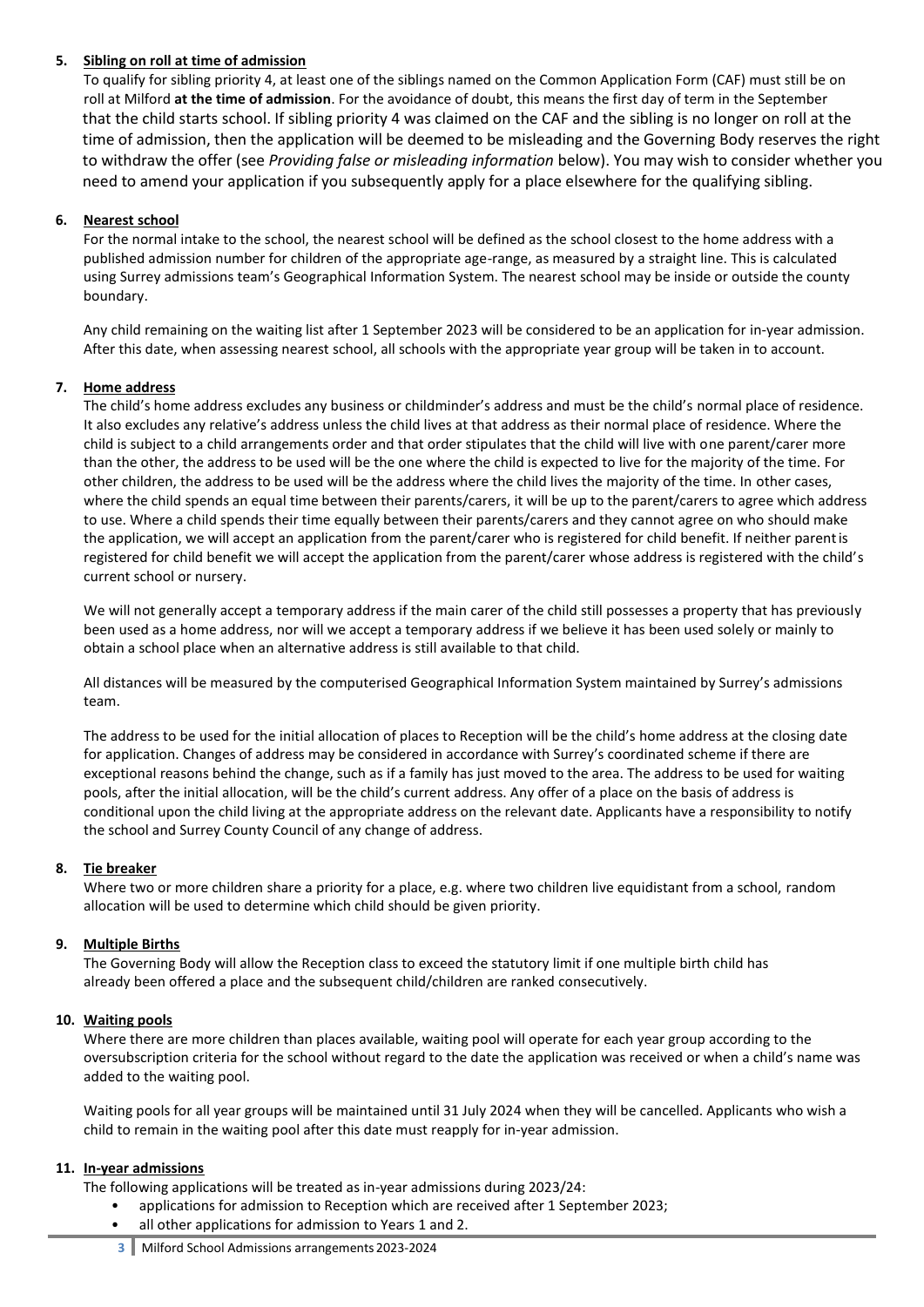Where there are more applications than places available, each application will be ranked in accordance with the published oversubscription criteria for the school.